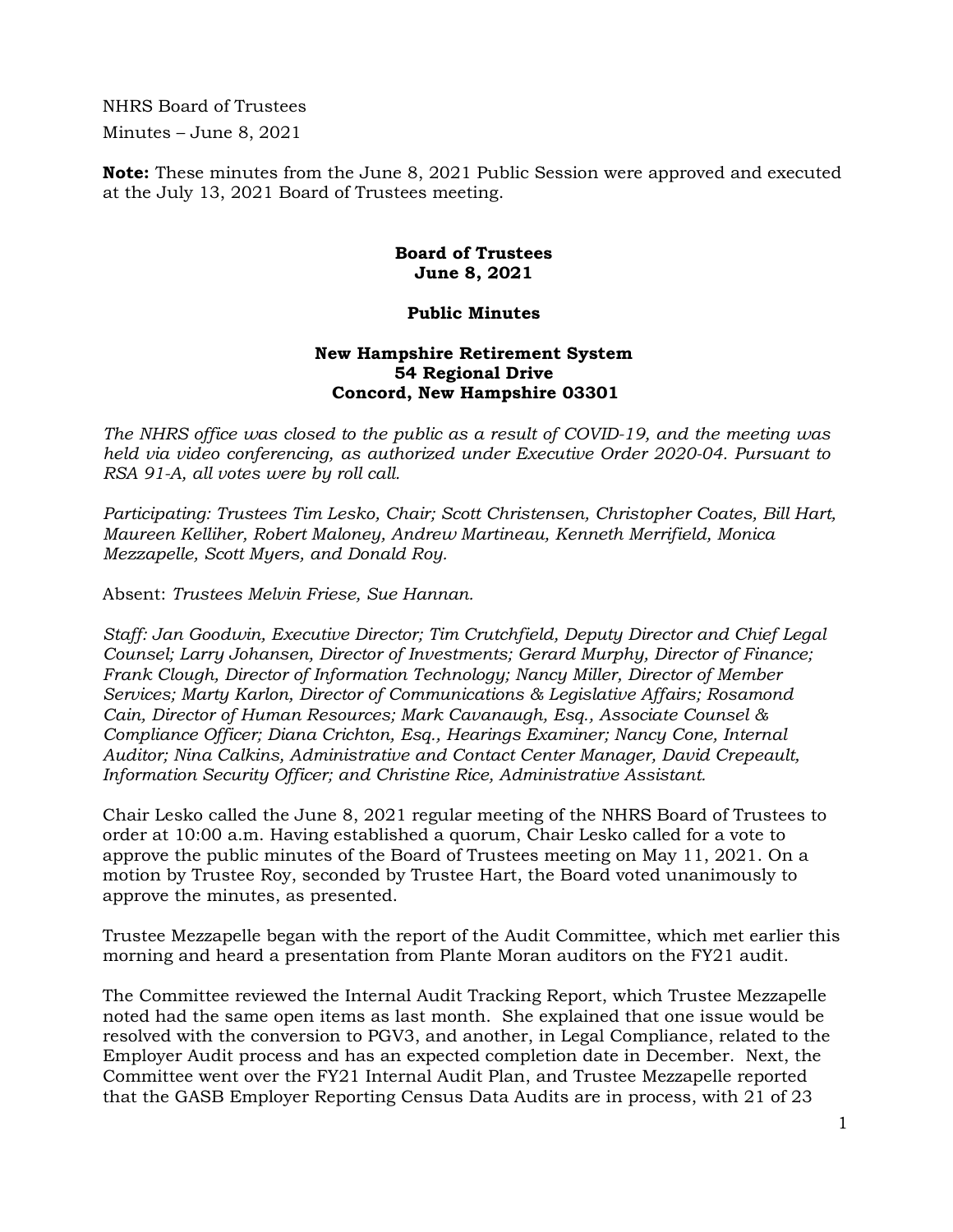audits completed, and 11 reviewed and submitted to Plante Moran. She then noted that the Committee would take up the FY22 Risk Assessment and draft Internal Audit Plan at its July meeting. Trustee Mezzapelle provided the Board with the status on the Data Security Response, noting that seven items remain, of which two are under review and five that are ongoing items. She then provided an update on the PGV3 project, which is overall 41% complete, with Deliverable 3 (D3) at 66% complete. In closing, she shared that LRS would be on site at NHRS in August for user acceptance testing and training of D3.

Trustee Roy gave the Governance Committee report, noting the Committee had not met since the last Board meeting, but would meet immediately following today's meeting to discuss the annual review of cyber insurance coverage, with Board action expected at its July meeting.

Trustee Kelliher presented the report on the Independent Investment Committee (IIC, Committee), which met on May 21, 2021, during which Mr. Johansen, Director of Investments, gave a review of investment returns over recent time-periods, and provided an update on asset allocations and liquidity, and discussed the Work Plan.

Next, the Committee discussed House Bill (HB) 173, which requires the IIC to provide a description of its investment fees, as well as post its quarterly reports on the NHRS website. Mr. Johansen then informed the Committee of a potential investment performance audit by the Legislative Performance Audit Oversight Committee. The IIC then discussed possible changes to the System's U.S. equity and Walter Scott Global equity benchmarks.

The IIC heard from Callan regarding its concerns with the Segal, Bryant, & Hamill non-U.S. equity portfolio and a discussion followed, during which the Committee requested staff to start a search for a core non-U.S. equity manager as a potential replacement. Next, the Committee voted to extend its two-year contract, through June 2023, with Wellington Management, who manages a \$206 million emerging markets equity portfolio on behalf of NHRS. The IIC then heard two presentations, as part of the twoyear contract, renewal process from Brandywine, and Loomis/Sayles, who both manage global, multi-sector fixed income portfolios on behalf of the System. Brandywine manages \$269 million, while Loomis/Sayles manages \$290 million for NHRS.

Mr. Johansen then updated the Board on the System's total fund performance, commenting on its notable improvement since the beginning of the fiscal year. NHRS was up 22.1%, for fiscal year-to-date, as of April 30, 2021; 26.4% over the last 12 months; 9.8%, at three years; and 10.3%, at five years. He reported that all asset classes are close to target and well within range. He shared that the System took funds from the S&P 500 for cash flow purposes. As of April 30, 2021, assets are at \$10.9 billion. Mr. Johansen noted that NHRS's quarterly performance, compared to its peers, is just shy of the top quartile. At three, five, seven, and 10 years, the System is in the second quartile. Lastly, Mr. Johansen gave an overview of agenda topics for the IIC's upcoming June meeting.

Trustee Myers reported on the Legislative Committee, which met on June 7 to discuss sections 14 and 15 of HB2, which contain language pertaining to the application of medical subsidy payments to the state. The System consulted with Groom Law, who reviewed the bill's language and found that it is ambiguous and may not align with other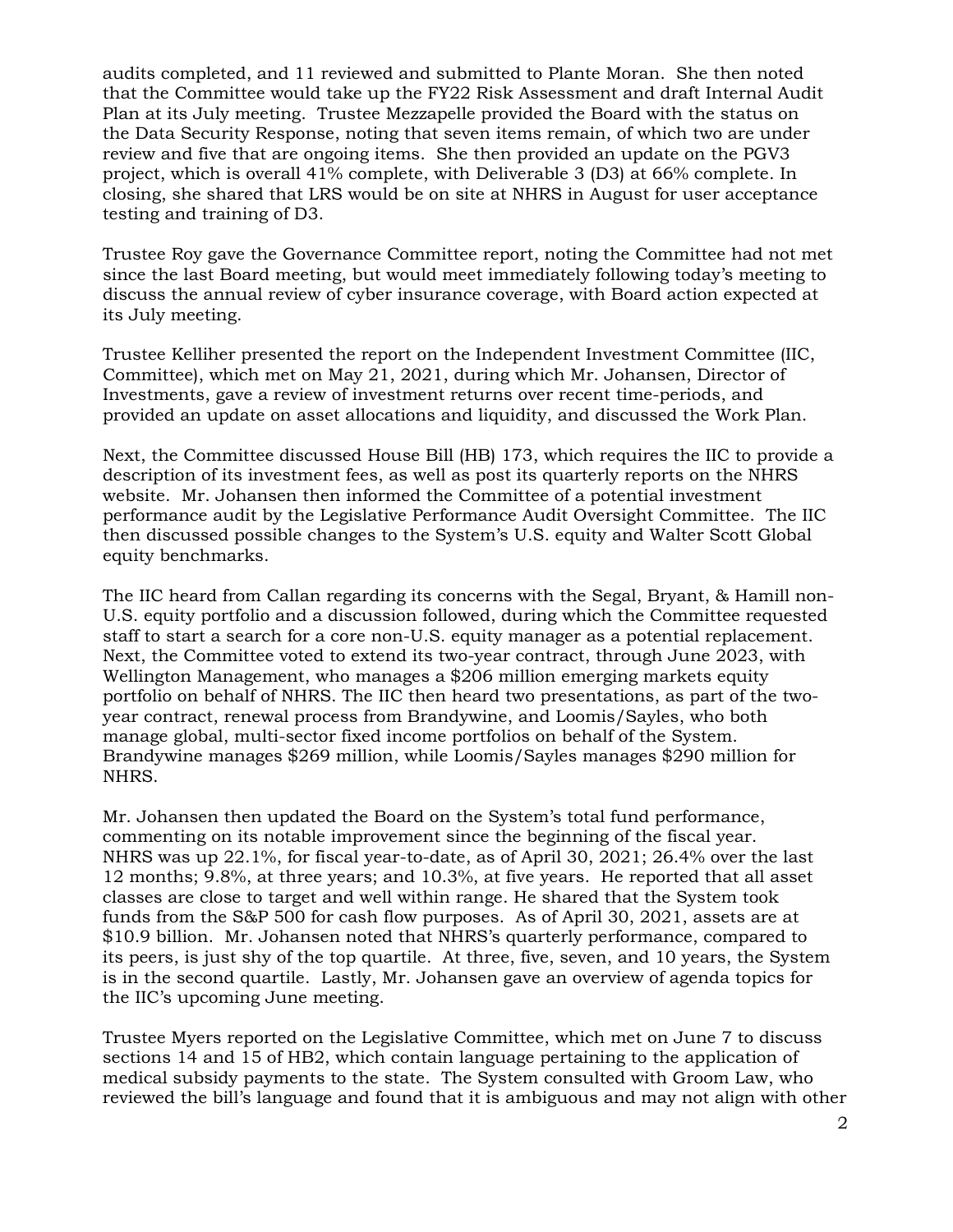provisions of RSA 100-A. The Legislative Committee voted 3-0 to recommend that the Board oppose these two sections of the bill.

The Board voted on a motion by Trustee Myers, seconded by Trustee Hart, to adopt the recommendation of the Legislative Committee that the Board oppose sections 14 and 15 of House Bill 2, as passed by the Senate, because these sections could create exposure for NHRS under Internal Revenue Service (IRS) rules, including those requiring that plan benefits be definitely determinable and administered in accordance with plan terms and that plan assets are to be used for the exclusive benefit of NHRS participants and their beneficiaries, and direct staff to notify legislative leadership of this action. The motion passed, 10-0, with Trustee Mezzapelle abstaining.

Trustee Myers next gave an overview of the Legislative Tracker, noting that, as previously mentioned, HB 173, regarding the IIC reporting its investment fees, became law, while the remaining bills impacting NHRS had been either tabled, retained in committee, or voted inexpedient to legislate.

Trustee Coates provided the report on the Benefits Committee, which met on May 25, 2021, and approved the April meeting minutes, followed by a non-meeting under RSA 91-A to consult with legal counsel about a recoupment matter.

Next, Trustee Hart reported that the PPCC met on June 1. The Committee reviewed the proposed changes to the NHRS employee handbook, with revisions that reflect gender neutrality, the addition of an anti-bullying policy, and anti-racism statements, and an updated dress code. The amended handbook will come before the Board at its July meeting. The Committee then went into non-public under RSA 91-A, to discuss compensation matters regarding non-union staff.

At this time, Mr. Johansen welcomed representatives from Callan, the System's investment consultant, who gave a presentation on the results of the Asset Liability Study, and Asset Allocation Review. Callan concluded that the System's current asset allocations' targets and ranges are appropriate, and meet the needs of the benefit plan. Callan shared how their Capital Markets are developed and what that means for return expectations for the NHRS' target asset allocations, over 10 and 30 years.

After a brief question-and-answer session, Chair Lesko thanked Callan for their informative presentation.

Next, Executive Director Jan Goodwin gave her report, commenting on the recent assessment that NHRS received from Fusion Cell, who is in support of the July 1 phase of the System's COVID-19 transition plan, with increased staff returning to the office. With regard to holding in-person meetings, NHRS is awaiting the Governor's decision this Friday on the extension of the current Emergency Order before determining what it will do, and how it may affect the June IIC meeting.

Ms. Goodwin provided the KPM score, which is at 91.4%, below the 95% benchmark, and attributed most of the missed KPMs to seasonal and staffing issues. She informed the Board that NHRS has not heard anything further from the Legislature on the potential audit on investment performance. Next, Ms. Goodwin gave an update on the PGV3 project, noting it is currently at 43% complete.

She then provided a review on Contact Center progress, noting that the Center has met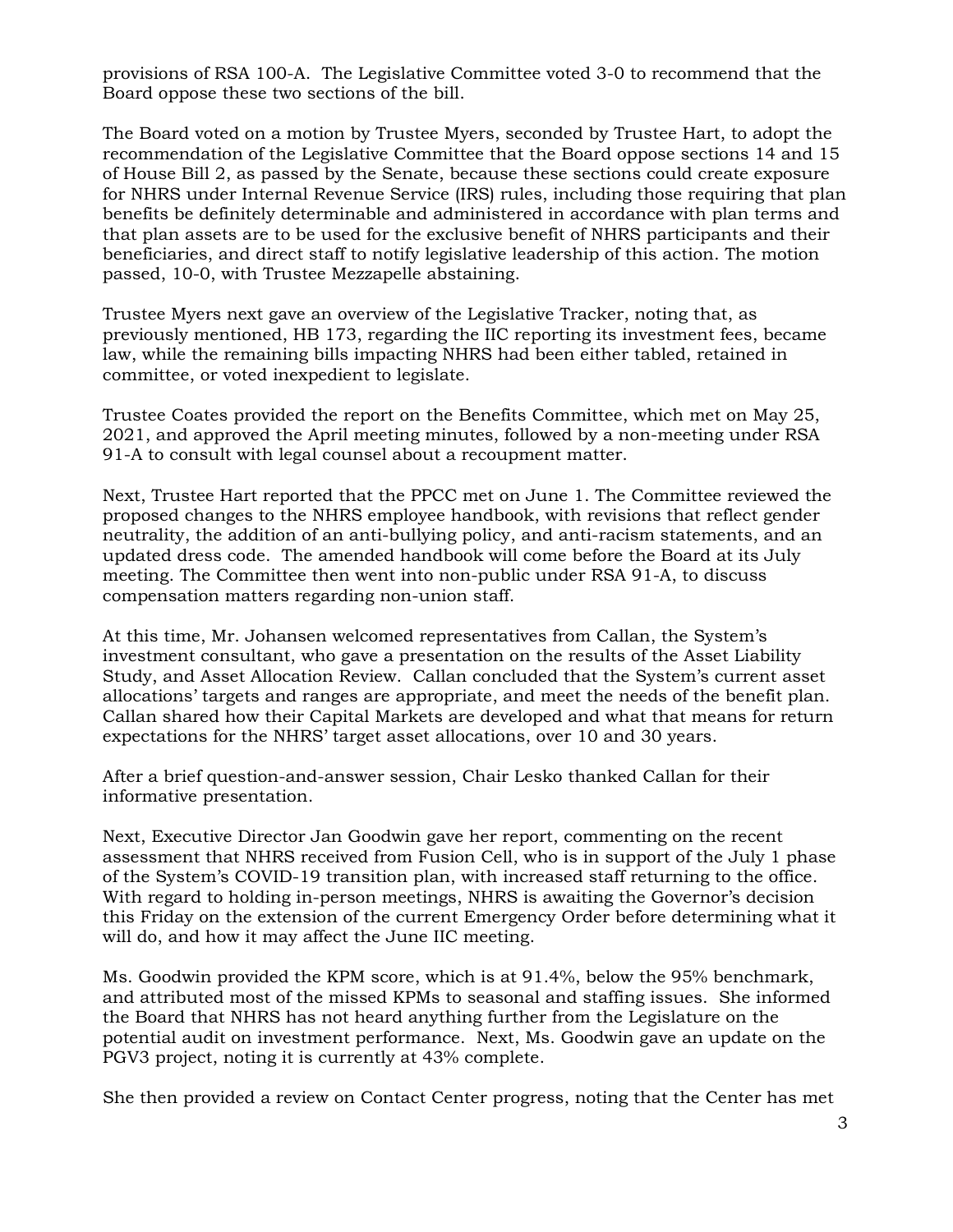expectations, presenting the most recent statistics on the Center's performance rate of managing customer calls. She noted that the May Action Items are either completed or in progress.

Ms. Goodwin then informed the Board of a sole source contract from IT that would need its approval. She also shared that she had approved another IT contract this month for less than \$5,000 annually, as authorized under the Procurement Policy.

Frank Clough, Director of Information Technology, expanded on the sole source contract for Board approval, explaining the need to purchase updated Microsoft Server software, which is vital for NHRS' operating system. Mr. Clough stated that the upgrade would suffice for another eight years.

On a motion by Trustee Hart, seconded by Trustee Christensen, the Board voted unanimously to approve the recommendation of the Executive Director that the Board approve the purchase, as presented in the Board materials, subject to contract and legal review.

Next, Mr. Crutchfield presented his Legal report, noting that progress on the GASB audits over the past month have been positive, reiterating that 21 of the 23 audits that Plante Moran assigned have been completed by the employer audit team, under the oversight of Internal Auditor Nancy Cone. The two that remain consist of a small municipality and the state. He then gave an update on the annual cyber insurance renewal process, noting that NHRS received two quotes from the incumbent carrier, and hopes to receive more from other carriers prior to the Board's consideration in July.

Director of Finance Gerard Murphy provided a comparison on the fiscal-year-to-date net position of NHRS assets as of April 30, 2021, which are up \$2.1 billion since April 2020, to \$10.9 billion. He then reviewed cash flows, and the budget vs. actual, noting the System is over budget by \$149,000. Mr. Murphy explained that it is due to the negative variance of \$2.7 million because of the increase in investment management fees, due to investments performing better than expected. However, he noted the positive variance of \$2.5 million in all other budget categories. Mr. Murphy next shared that Finance continues to work with employers on converting them to making their payments electronically, noting that NHRS would discontinue the lock box on July 1, 2021, as previously announced to employers last year. Employers will have the option to use the NHRS Quick Pay option at no charge, or make ACH payments through their own banking partners. He noted Finance missed two KPMs this month because of unavailable information and new staffing.

He then turned the Board's attention to the FY22 Preliminary Trust Fund Budget proposal and noted that the numbers had not changed since last month's proposal, adding that the budget is at \$48.8 million, \$8.7 million higher than the FY21 adopted budget. Mr. Murphy explained that \$8.6 million of the increase is in the external investment category, driven by higher asset values leading to increased investment management fees. The total increase of the other budget categories is nearly \$60,000.

On a motion by Trustee Roy, seconded by Trustee Mezzapelle, the Board voted unanimously to approve the Fiscal Year 2022 Trust Fund Budget.

Mr. Clough gave his IT report, updating the Board on ongoing projects, including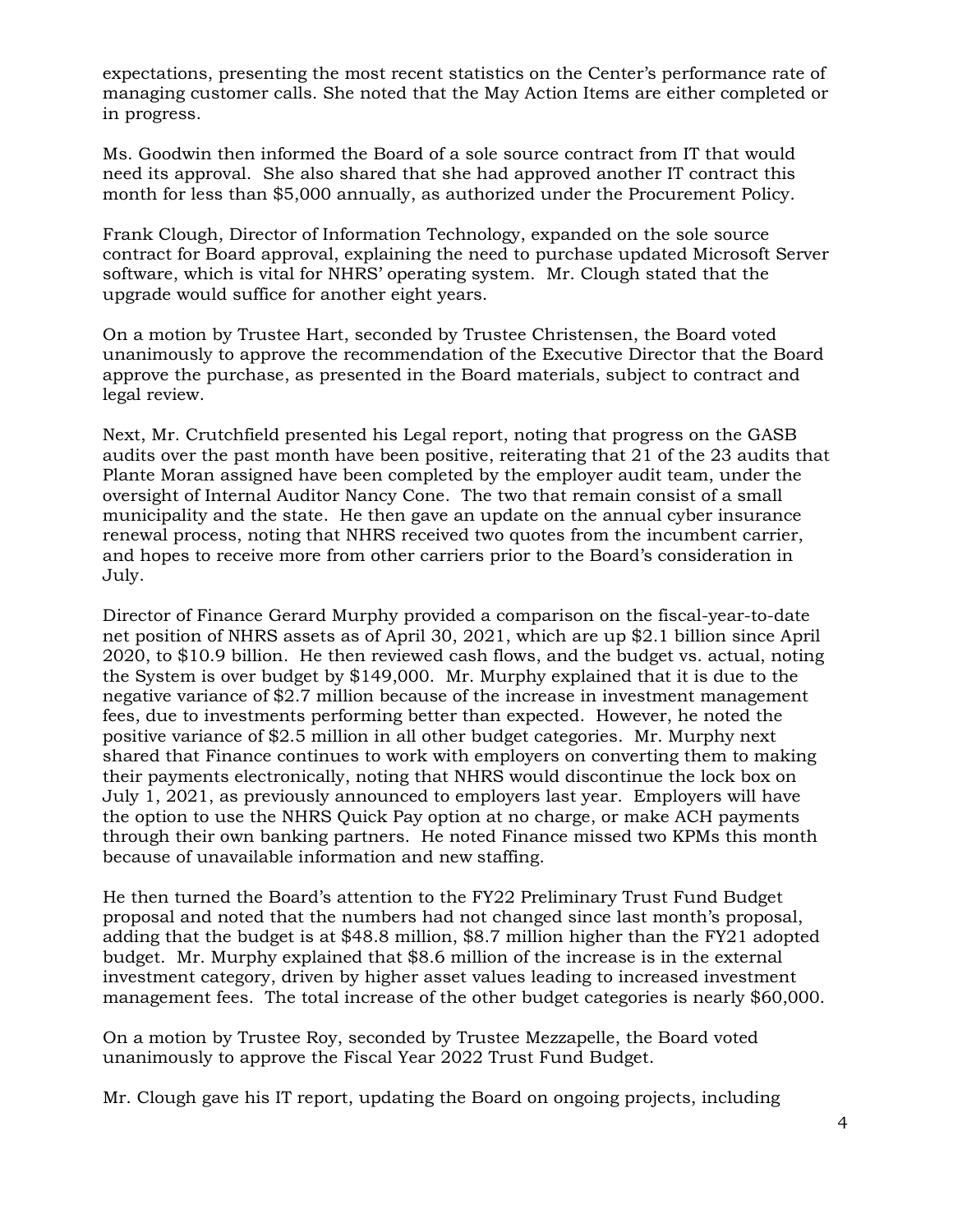upgrades to the firewall to enhance protection of web-based traffic. He noted that staff has responded positively to the monthly security trainings, and that IT would continue to give the short, monthly security training and tests through year-end. Mr. Clough shared that Finance completed testing on the Microsoft Dynamics application and it is moving into production and would be complete by the end of the day. He then described the pending implementation of a chat-bot feature for the NHRS website to respond to questions 24/7. Mr. Clough also reported that IT performed its yearly audits on Pension Gold, to update specific accessibility for staff, and DRS, a reporting system that NHRS employers use, to eliminate old and unused accounts. In closing, he noted that IT met its KPMs and customer satisfaction is at 99%, with a decrease in help desk tickets this month.

Director of Member Services Nancy Miller presented her report, updating the Board on July retirements, noting there are currently 760 retirement applications in process for July 2021, up from 695 this time last year. She added that this is not the final number. She then discussed ongoing staffing issues in her department, including that an internal candidate filled the open Member Accounts Specialist-Audit position, which focuses on Employer Audit correction work, leaving a vacancy for a Member Accounts Specialist. Ms. Miller updated the Board on the status of the Judicial Retirement Plan's efforts to secure a new administrative vendor, noting she has not received official notice of a change at this time. Lastly, she noted the KPMs that Member Services did not meet because of seasonal exceptions, and new staffing.

Marty Karlon, Director of Communications and Legislative Affairs, provided his report, which focused on providing an overview of what happens to bills that the Legislature tabled, or retained this session. In closing, he noted PIO had met its monthly KPMs.

Next, Rosamond Cain, Director of Human Resources, presented her report, expanding on the recent Fusion Cell assessment, noting that NHRS is reviewing its policy on wearing masks, and group meetings during Phase 2 of the COVID-19 transition plan. Ms. Cain commented on the recruitment process, and challenges in filling open positions.

Chair Lesko presented the Consent Agenda. On a motion by Trustee Hart, seconded by Trustee Roy, the Board voted to approve the Consent Agenda, as presented. Trustee Christensen abstained on the J.C. recommendation.

There were no travel requests.

Ms. Goodwin reported on the May 2021 Action Items, noting that after today's Board meeting, five of the seven items would be complete. She stated, as Ms. Miller mentioned, that NHRS is awaiting action from the JRP regarding an administrator. Ms. Goodwin noted she received reports from the retirement systems in Maine, Rhode Island, and Massachusetts on how many retirees remain in state, which are each relatively at 80%, noting that Maine's percentage fluctuates during the winter months, with a higher amount of retirees living out of state. Ms. Goodwin added that she is still waiting on information from Vermont and Connecticut.

Chair Lesko then called for the Checkpoint Discussion, and offered the floor to Ms. Goodwin, who reported on an initiative to improve the accessibility of pertinent information to trustees and to provide the materials via ShareFile on their iPads. She stated that materials such as the Board meeting minutes, the Governance Manual, the